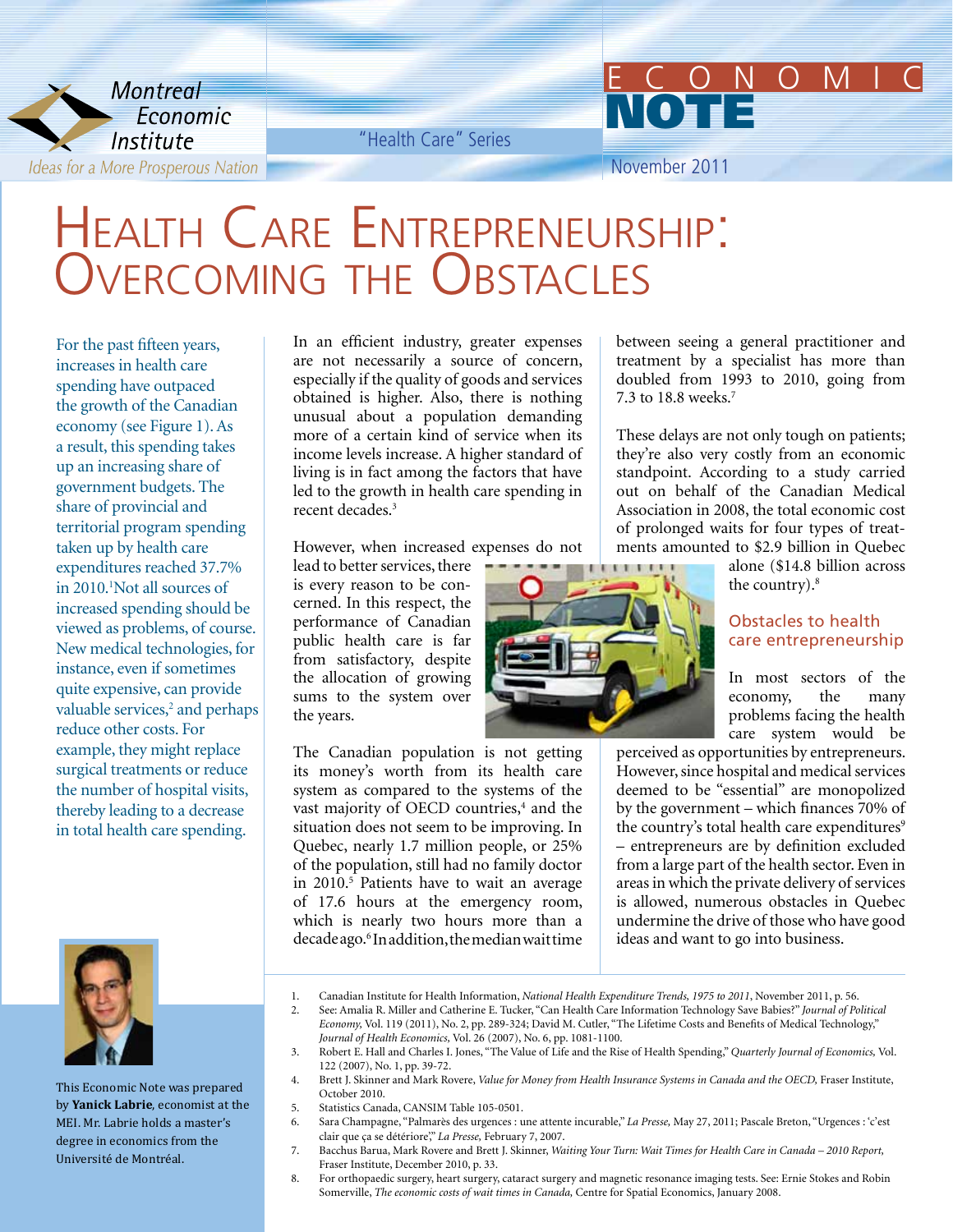According to a recent Fondation de l'entrepreneurship poll, 27% of entrepreneurs who want to start a business in Quebec, all sectors combined, admit that their projects are stopped by the complexity of the administrative, legal and tax procedures.<sup>10</sup>

In the health care sector, the obstacles that entrepreneurs have to overcome are even greater.11 For example, laws have been adopted by the Quebec National Assembly in the wake of the Supreme Court's 2005 *Chaoulli* decision in order to regulate the services offered by private surgery clinics – now called specialized medical centres (SMC). In practice, however, these laws have had the effect of significantly restricting the ability of these centres to attract capital and get their businesses going.

First of all, the law's provisions forbid anyone who is not a member of Quebec's professional corporation of physicians from holding even a 5% share in an SMC. Moreover, an SMC must be run either exclusively by doctors who participate in or exclusively by doctors who do not participate in Quebec's Health Insurance Plan.12

Among businesses that do manage to get off the ground, several have recently been investigated by the Régie de l'assurance maladie du Québec (RAMQ) concerning the charging of fees considered to be illegal.<sup>13</sup> The RAMQ even recently formed a squad of inspectors whose mandate will be to visit the 1,900 clinics and health coops in the province in order to fight such illegal billing.<sup>14</sup>

This phenomenon keeps growing not only in Quebec, but also elsewhere in Canada. In Ontario, for example, a record 189 clinics were investigated in 2010-2011 for illegal billing.15 Yet in the majority of cases, these are groups of physiciansentrepreneurs who are trying to offer solutions to deal with the shortage of family doctors and other shortcomings in the public health system. Insofar as patients often have no other options but to turn to such private clinics for a timely medical test, it is worth asking if the need to follow the rules is not taking precedence in many cases over patients' interests.

The law is also slow to adapt to the realities of the very rapidly evolving health care sector. A good example of this is the Ville

Marie Breast Centre in Montreal, a specialized private clinic that in 2003 equipped itself with two full-field digital mammography machines, a technology that is more expensive but also more effective at detecting breast cancer. Since the RAMQ only reimburses the cost of treatment with the old technology, the centre is faced with a loss that it cannot legally recoup by requiring a financial contribution from its patients.<sup>16</sup> This kind of constraint has the effect of strongly discouraging any initiative aimed at innovating or acquiring new equipment.

Especially burdensome legal and administrative constraints also lead Quebec entrepreneurs to look to other markets. This is the case of Myca Health, a company headquartered in Quebec City, which is now a leader in the virtual consultation field in the United States. After bumping up against what they call a "disheartening bureaucracy" while trying to set up their project, the two main shareholders have given up on the idea of developing their business in Quebec, despite having benefited from venture capital, tax credits and a specialized workforce in the province.17

> Finally, the emergence of new entrepreneurial initiatives is held up by numerous interest groups in the field of health care, first and foremost the unions and professional associations, which benefit economically from the public monopoly in the delivery and financing of health services.18 As a result, these groups almost systematically oppose all health reforms aimed at modifying the status quo.<sup>19</sup>

The representatives of these groups very often use language that sets the principles of efficiency and fairness in direct opposition to each other, as if the two were irreconcilable. These political pressure tactics often end up blocking private sector initiatives. For example, the Ontario government's rejection in 2007 of the private Don Mills Surgical Unit's offer to carry out knee operations for \$5,800 each – or \$1,082 less than the cost in public hospitals – is a notorious case in point.<sup>20</sup>

## Examples to follow

Yet entrepreneurship brings with it undeniable benefits on several fronts,<sup>21</sup> especially with regard to wealth and job

9. Canadian Institute for Health Information, *op. cit.,* footnote 1, p. xv.

*The Canadian population is not getting its money's worth from its health care system as compared to the systems of the vast majority of OECD countries, and the situation does not seem to be improving.* 

<sup>10.</sup> Fondation de l'entrepreneurship, *Indice entrepreneurial québécois 2011*, April 2011, p. 12.

<sup>11.</sup> Tara Perkins, "Small-business solutions to health care woes," *The Globe and Mail,* April 20, 2011.

<sup>12.</sup> See especially: Sylvie Bourdeau, "Bill 34 Significantly Limits Operation of Specialized Medical Centres and Medical Imaging Laboratories," *Health Law Bulletin,* Fasken Martineau, May 2009.

<sup>13.</sup> Louise-Maude Rioux Soucy, "Le brouillard autour d'une loi," *Le Devoir,* January 15, 2010.

<sup>14.</sup> Amélie Daoust-Boisvert, "La RAMQ met sur pied une escouade des frais illégaux," *Le Devoir,* November 8, 2011.

<sup>15.</sup> Government of Ontario, *McGuinty Government Cracks Down On Illegal Billing For OHIP-Insured Services*, press release, June 21, 2011.

<sup>16.</sup> John R. Keyserlingk *et al.*, "Access delayed is access denied," *The Gazette,* March 11, 2011.

<sup>17.</sup> Suzanne Dansereau, "Myca crée un 'Facebook' de la santé," *Les Affaires,* April 16, 2011, p. 18.

<sup>18.</sup> Brett J. Skinner, "Why nothing changes: Interest group incentives," in *Canadian Health Policy Failures: What's wrong? Who gets hurt? Why nothing changes?,* Fraser Institute, 2009, pp. 167-179.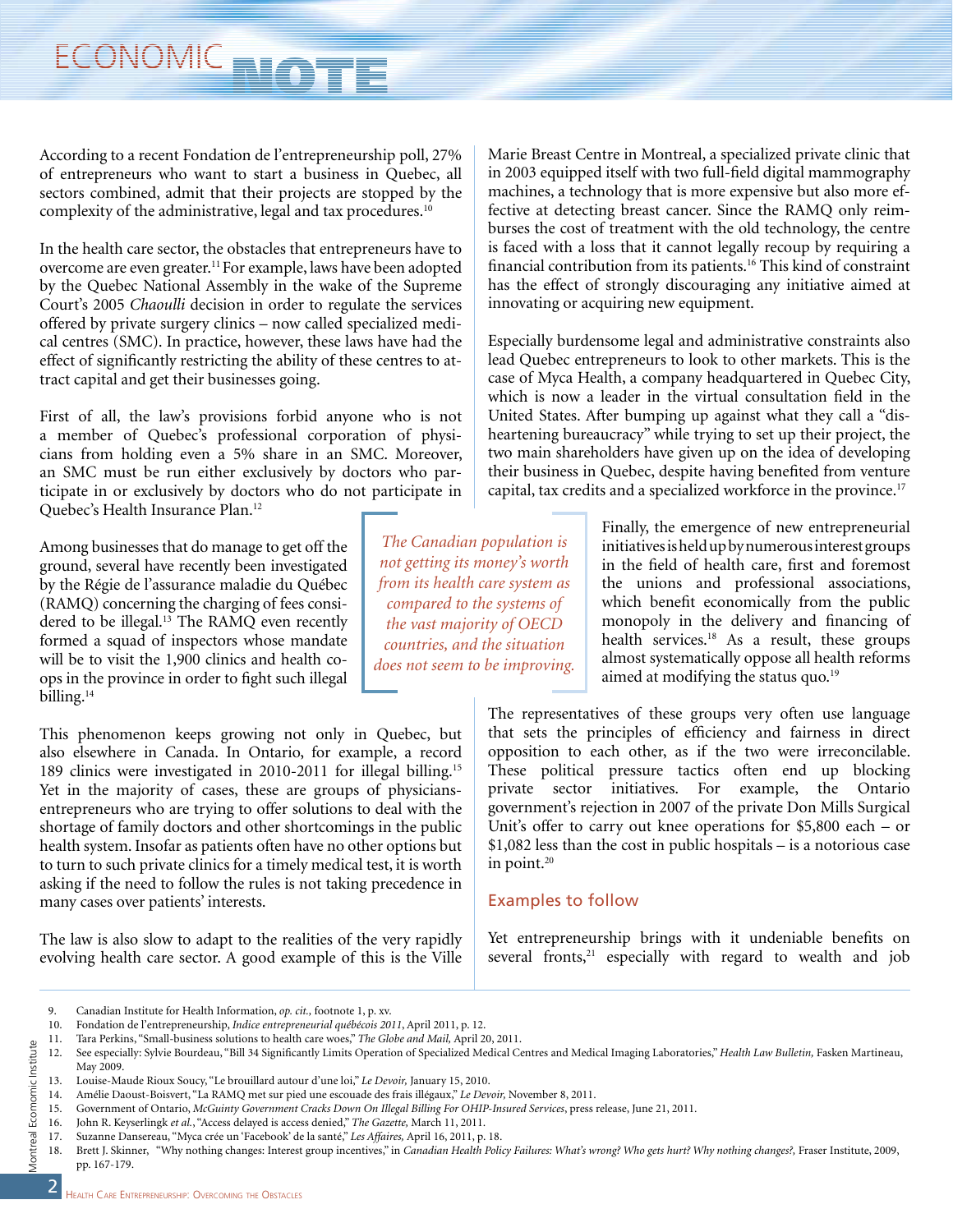

**Sources:** Statistics Canada, CANSIM Table 384-0002; Canadian Institute for Health Information, *Public health spending Trends, 1975 to 2011*, November 2011.

creation, poverty reduction, innovation and capital injection, etc. In almost all sectors of our economy, significant numbers of entrepreneurs have been free to take risks and innovate in order to offer consumers better products and services, more choice and lower prices.

There is no reason to believe that relying more

on entrepreneurship would not bring these same benefits to the health care sector. In those areas of health care in which entrepreneurial initiatives are encouraged, the market is dynamic, innovations abound, and the quality of service and care is constantly improving, as several experiments across the country show.

A good example is LASIK, the revolutionary laser surgery that has improved the vision of several thousand people over the course of the last decade. A growing number of clinics are now competing to offer this service, and the results are conclusive. While ten years ago, surgery for both eyes cost around \$5,000, the price is now between \$1,000 and \$2,000.<sup>22</sup> Contrary to the situation that prevails in the public health care system, prices have fallen despite the adoption of more advanced technologies over

*It is worth asking if the need to follow the rules is not taking precedence in many cases over patients' interests.*

the years. According to an exhaustive study, the satisfaction rate for patients who have undergone LASIK surgery is over 95%.23

Certain specialized private clinics that have been given some elbow room by governments demonstrate the same entrepreneurial spirit found in other sectors of the economy. For

example, the Kensington Eye Institute, a private, not-for-profit centre in the Toronto region, is seen as a model of innovation in the field of cataract surgery. The clinic manages to perform 7,200 surgeries a year, $24$  at a cost that is 23% lower than the financing received by public hospitals in the province.<sup>25</sup>

Kensington's efficiency allowed traditional hospitals to free up resources in order to concentrate on the most complicated cases. Specialization and emulation thereby contributed to an overall wait time reduction of 60% for cataract surgery in the Toronto region since 2005.

In Quebec, private entrepreneurs have also shown that they can be very useful in filling the shortcomings of the public hospital

<sup>19.</sup> Aaron Derfel, "Health-care unions go to court to challenge privatization," *The Gazette*, March 16, 2009.

<sup>20.</sup> "Medicare shouldn't mean monopoly," *The Globe and Mail*, August 14, 2011.

<sup>21.</sup> See: William J. Baumol, *The Microtheory of Innovative Entrepreneurship*, Princeton University Press, 2010; Randall G. Holcombe, *Entrepreneurship and Economic Progress*, Routledge, 2007.

<sup>22.</sup> Nathalie Vallerand, "La force d'une vision," *Les Affaires*, February 26, 2011.

<sup>23.</sup> Kerry D. Solomon et al., "LASIK World Literature Review: Quality of Life and Patient Satisfaction," *Ophthalmology*, Vol. 116 (2009), p. 691.